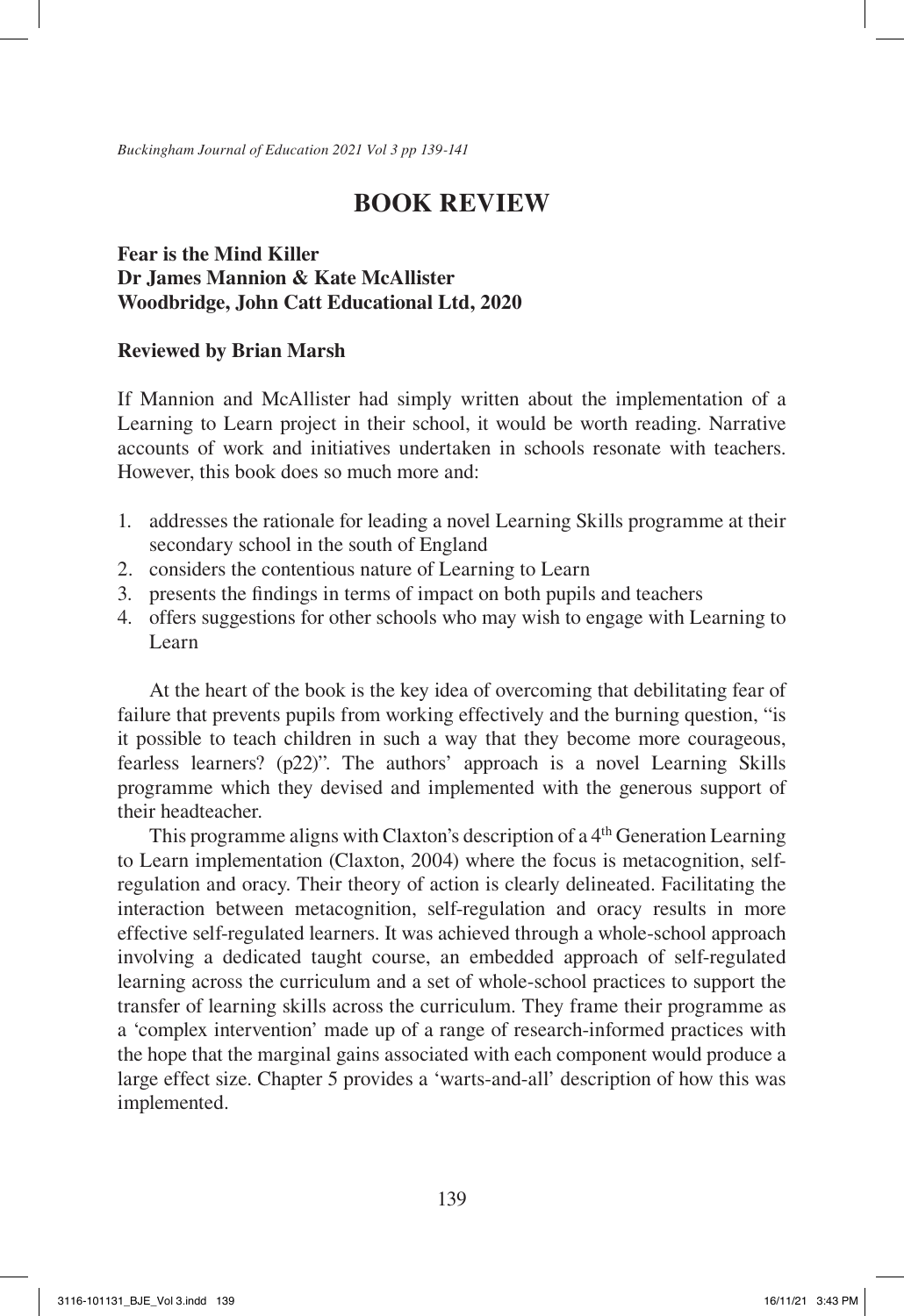#### BOOK REVIEW

The evidence of impact of this Learning Skills programme is well documented. The findings described in chapter 6 are persuasive (further details of how the statistical analysis was undertaken can be found in Mannion & Mercer, 2016). A mixed methods approach was used, and the characteristics shown in identifying evidence from this programme, particularly in the range of data collection methods employed, suggest that pragmatism was the research paradigm adopted. The authors are realistic in the claims they make for impact but nevertheless, in my view, rightly claim that this programme has had real benefit on pupil learning and achievement.

While chapter 5 provides a detailed narrative account of how the programme was implemented at the authors' school chapter 8 provides a list of features that authors indicate are necessary for successful implementation of a Learning Skills programme but are broad enough to be tailored to an individual school's context. The two chapters together provide a framework for schools who wish to take this further.

A major feature of the book is the consideration of the contentious nature of Learning to Learn programmes as many previous iterations of Learning to Learn have failed to produce any gains. This is elegantly framed as a trial and recognises the tensions between those who identify as traditionalists and those who identify as progressives in education. I felt, however, this chapter required further detail:

- 1. The criticisms of Learning to Learn by Bennett and Christodoulou (Bennett, 2013; Christodoulou, 2013) were of the 3rd Generation of Learning to Learn (Claxton, 2004) – this programme was different and this could have been more explicitly stated in this chapter
- 2. Within the Education Endowment Foundation report on metacognition and self-regulated learning (EEF, 2018) are statements such as metacognition is a general skill that cannot be separated from subject knowledge and it is a misconception that metacognitive knowledge and strategies can be taught in discrete thinking skills lessons. As this has been promoted through the network of Research Schools, a more critical argument would have been helpful
- 3. Throughout the book is a running theme that the authors' implementation of a 4th Generation Learning to Learn programme is consistent with the current thinking regarding powerful knowledge and cognitive science approaches to teaching and learning. To have had this explicitly discussed in this chapter would, to me, have provided greater clarity.

The book, in essence, describes an in-depth pilot study. The questions that remain, however, are: